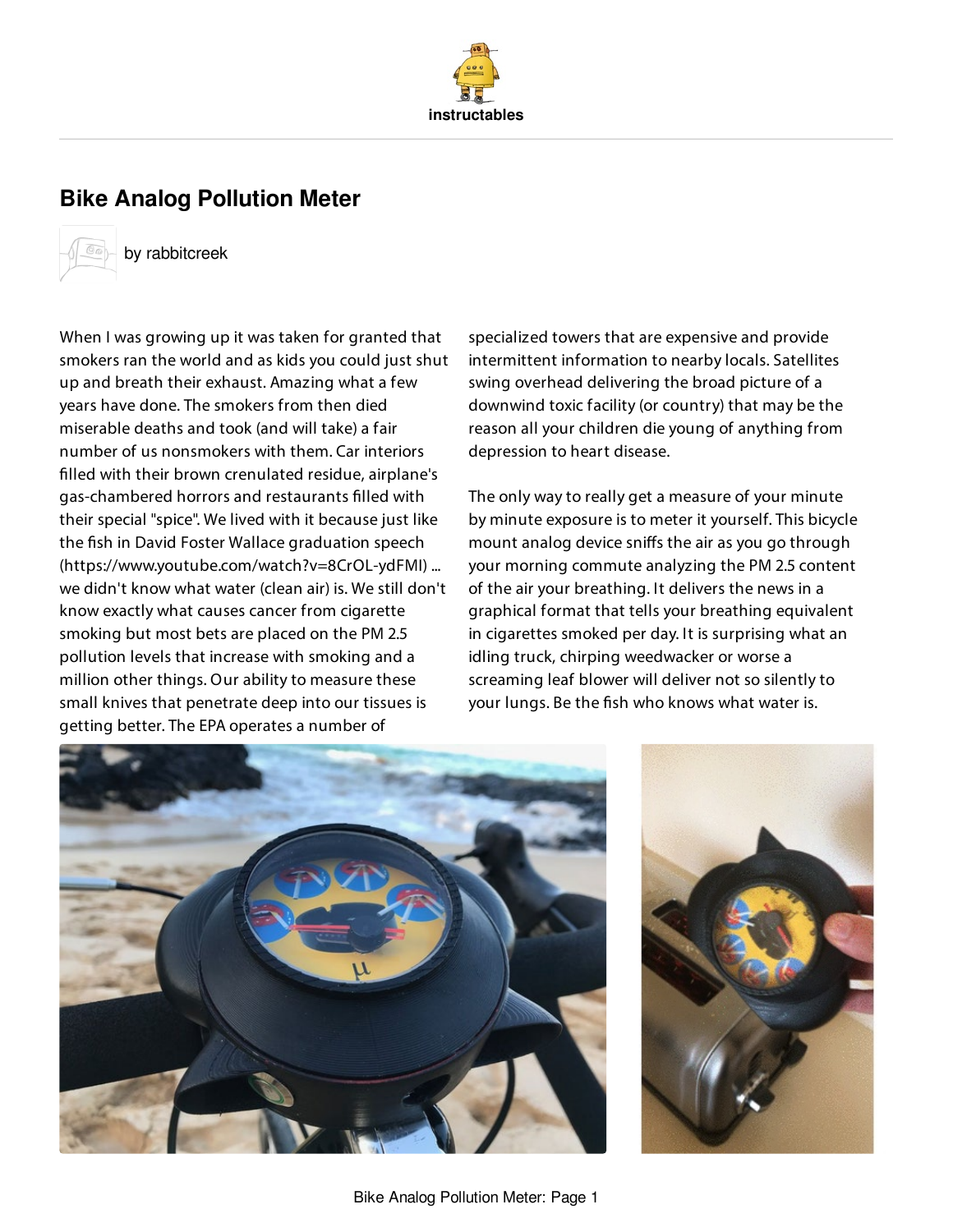## **Step 1: Gather Your Materials**

I am using the Honeywell sensor as in a previous project (https://www.instructables.com/id/Solar-Particle-Analyzer/) It has worked very well and the software is easy to use.

1. HONEYWELL HPMA115S0-TIR PM2.5 Particle Sensor laser pm2.5 air quality detection sensor module Super dust sensor PMS5003 \$18

2.ESP32 MINI KIT Module WiFi+Bluetooth Internet Development Board D1 MINI Upgraded based ESP8266 Fully functional \$6 (AliExpress)

3. MH-ET LIVE Battery Shield for ESP32 MINI KIT D1 MINI single lithium battery charging & boost \$1

#### (AliExpress)

4. HIINST 1pcs 100% NEW SG90 9G Micro Servo Motor For Robot 6CH RC Helicopter Air \$1

5. 18650 Battery with wires \$4

6. Rugged Metal On/Off Switch with Green LED Ring -16mm Green On/Off \$5 (Adafruit)

7. Generic 3D printer (Ender 3)

8. Plexiglass

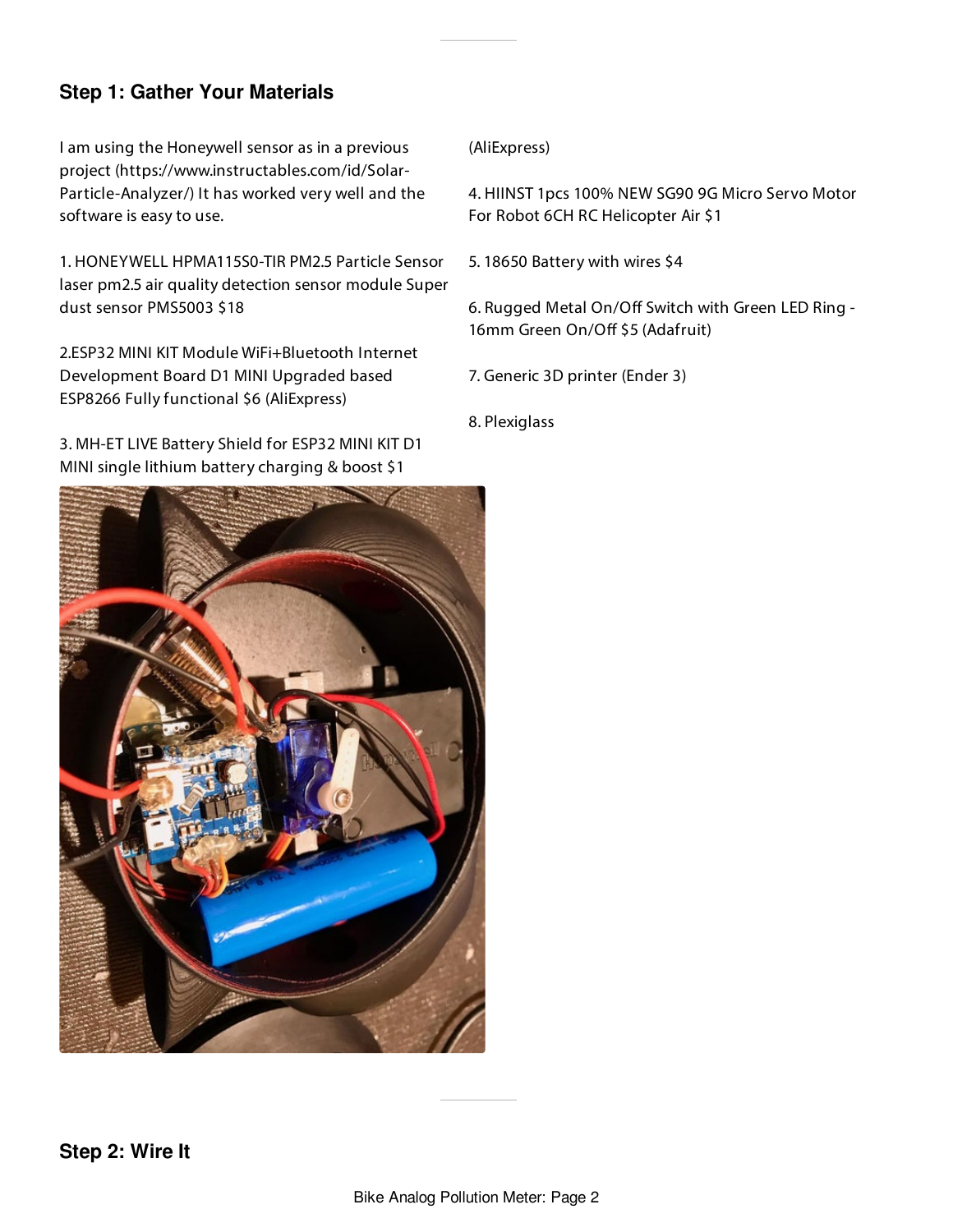The wiring for this sensor set-up is based loosely on the CAN-AirIO

**https ://www.hacks t er.io/canairio-guide t eam/canairio- citizen-network-for- airqualit y-monitoring-bbf647# toc-mat erials -0** write-upwhich uses the stacked power supply/Battery Charger and the small size ESP 32 that mates with it nicely. Neglect the addition of the screen as presented in their video and add the three wires of the stock small servo to the board attaching the control wire to

pin 21 and the power(5V) and Ground. The wiring of the Honeywell serial port is to 16/17 on the ESP32. The wiring of the switch and battery is done to the battery board which turns on power to the computer and the Honeywell sensor. The charging circuit is activated whenever the micro usb on the booster is plugged in but you must have the machine running (button ON) to expose the battery to charge.



**Step 3: Build It**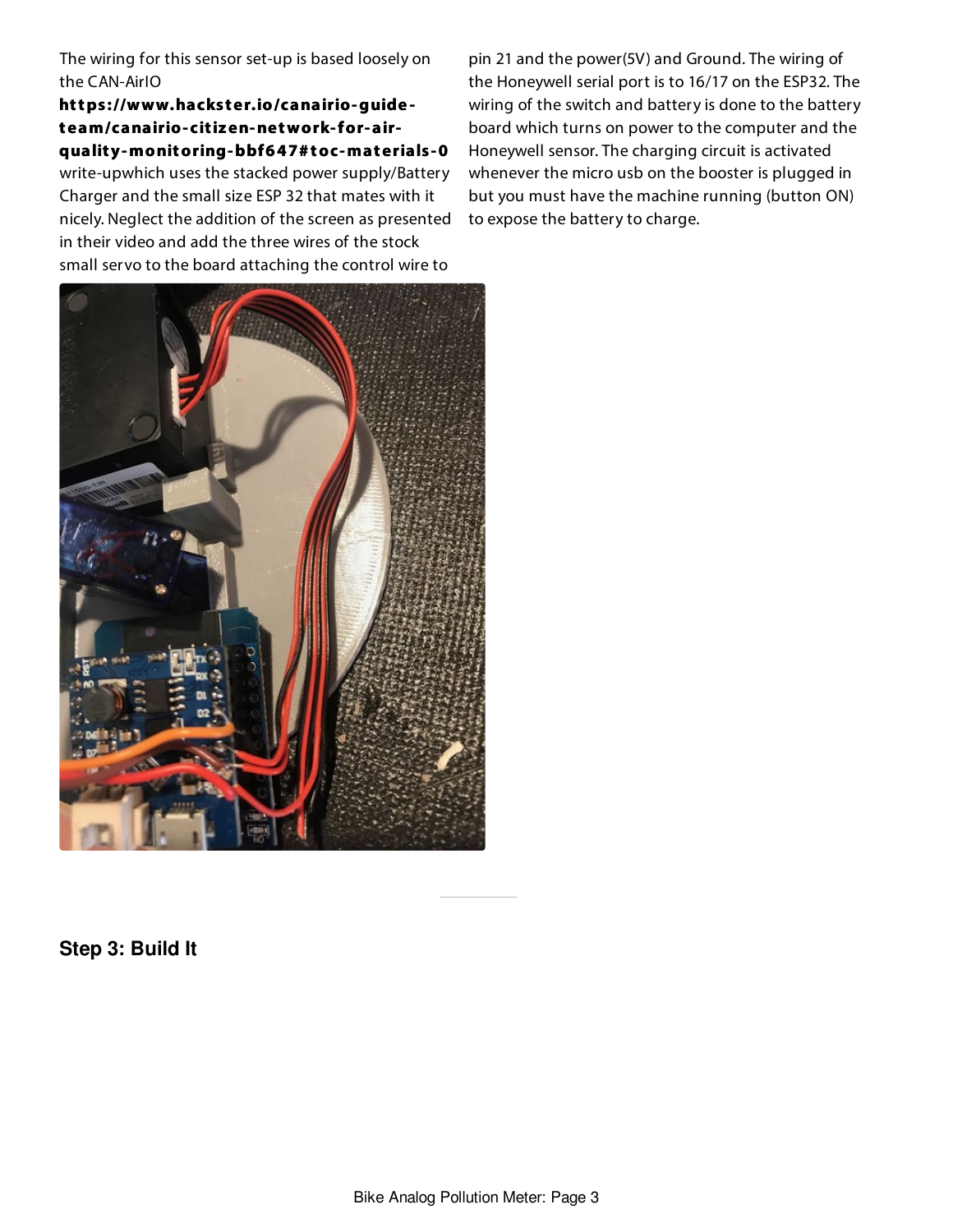#### All STL files for the parts can be found here: <https://www.thingiverse.com/thing:4202380>

The parts are all easily printed with PLA at 0.2mm and 40% infill. I used an Ender 3 -- a wonderful printer. The primary unit has three pieces. The base includes all the mounts for the electronics. The body includes all

better obsolescence. All the wired components are hot glued into position according to the photos included above. The tolerances are rather close and you have to make the opening for the charger port appear in its correct slot. The ultimate battery size is up to you --the 18650 battery will last up to six hours.

After the base electronics are glued in the middle case is set into position and glued to the base with Loctite super glue. The photo is carefully trimmed into a 3 inch circle. A 8 mm hole is punched into the photo where it overlays the servo output shaft and it is squeezed into the upper chamber until flat. All

the air scoops and the openings for the charger port and the ON/OFF switch and the top includes the window for the plexiglass and the opening that the servo head pops through. The photo has to be printed as a 3 inch circle -- this magic is easily done by Walgreens. I had trouble finding a metal printer that would do it exactly this size but you may find one for

adjustments to the servo output have to be done by this point as you will be making any final adjustments before gluing the needle on and sealing up the unit. Setting the zero point of your servo is easily done and you must test out the maximum range of the servo in the software. When everything is set seal the the needle to the shaft and seal the upper chamber on with superglue. A piece of plexiglass is easily cut with a saber saw and sanded to the correct dimensions of the upper portal. This is sealed with a couple spots of hot glue which will allow future removal of the dial if the picture fades.



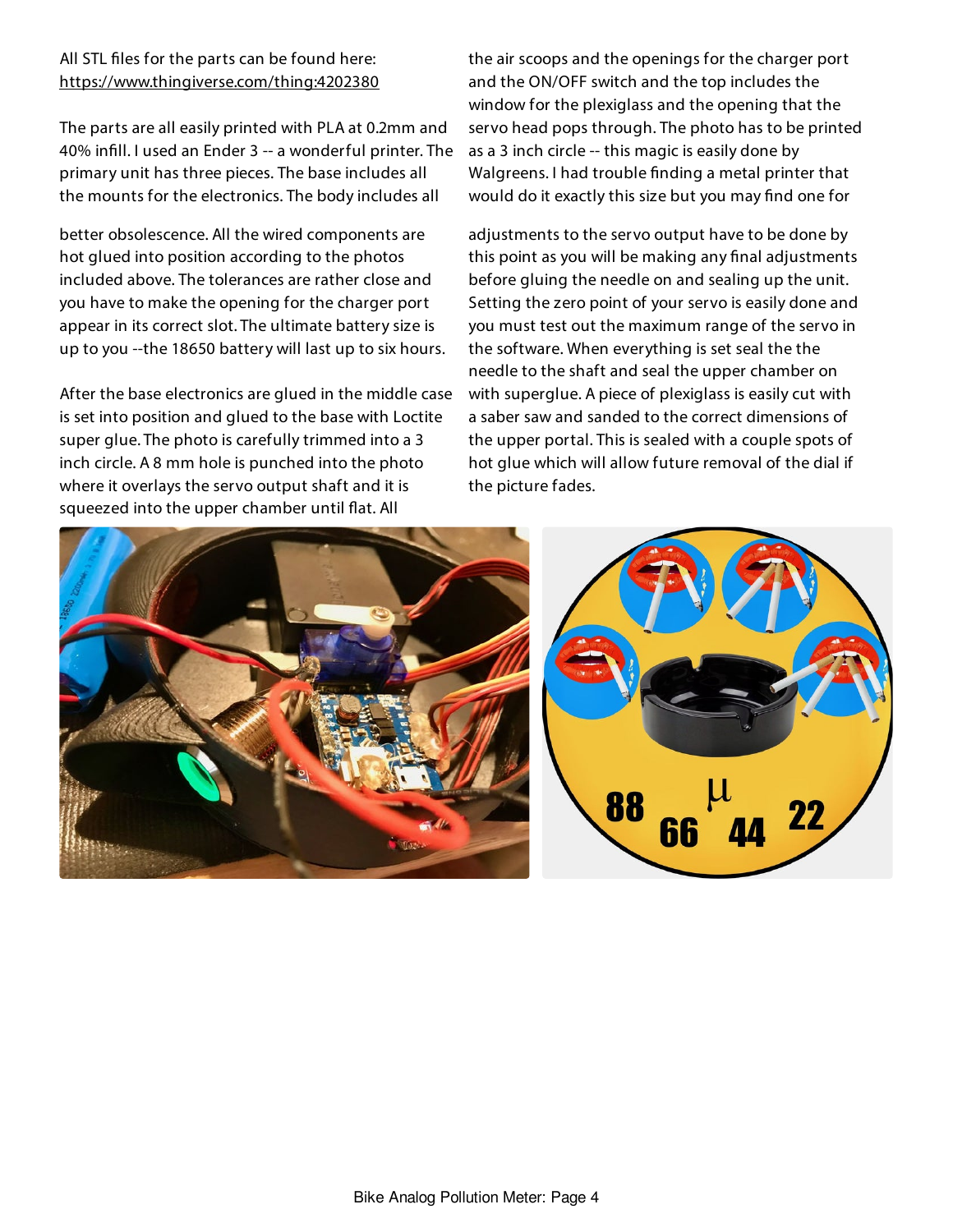

### **Step 4: Program It**

Most of the code work for getting the serial data out of the Honeywell sensor came from this nice piece: **https ://medium.com/@boonsanti/esp32- airqualit y-measurement-pm2-5-pm10-withhoneywell-hpma115s0-55f411d08fca** The rest of the code just is just for setting up the servo with

ESP32 -- sometimes difficult and then setting up the limits for the servo movement with a couple constraints and mapping functions. The sensor is queried about once a second and seems very robust in terms of its response to stimuli.



### **Step 5: How It Works**

Your Analog sensor works by using strategic air vents that capture and samples the air as you are biking through it. The forward vents funnel air to the motorized fan located in the air inlet housing of the Honeywell sensor. Air enters a collection chamber where a laser impinges on the particulate matter floating in the airstream. A lot of algorithms later a serial stream of data is collected once per second and sent to the servo which is calibrated to the cigarette graphics.

Why have an Analog output anymore? Not sure really. It seems the urgency of increasing speed or RPM in a car is still a thing to the brain, but certainly analog clocks are going away. The pure flood of numbers to our new digital brains will probably soon be interpreted with the same urgency as spacial tensions created by a near hit or miss of an arrow in our visual cortex.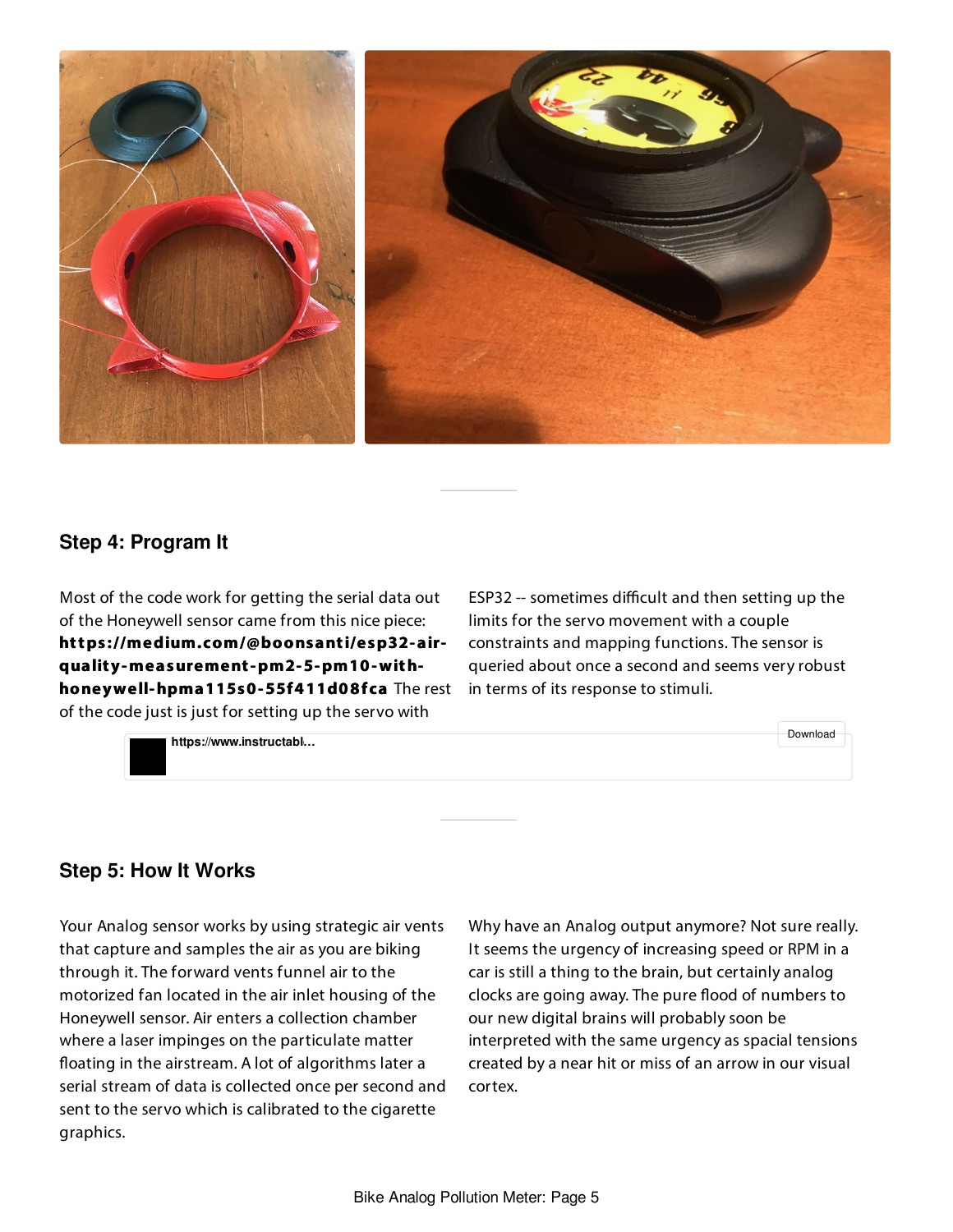



# **Step 6: Using It**

So the main question from reading so far is how is your particle measurement can be turned into a quantifiable number of cigarettes smoked per day? Good question--and here is where you should read the answer: **[http://berkeleyearth.org/air](http://berkeleyearth.org/air-pollution-and-cigarette-equivalence/)pollution- and- cigaret...** It is a very detailed analysis of how they came up with this number. Basically they know the number of cigarettes that are responsible for a certain number of deaths in this country and they know the excess deaths from PM2.5 in china and they developed the equivalency from

this data.

SuperGlue the bike mount to the unit (included in the 3D print files) and put it on your bike. Or put it next to your toaster! Ride through the city and find out what you are breathing and who is responsible. It is only with more knowledge of our environment and how it works that we can make educated changes in how we live. "This is Water!"